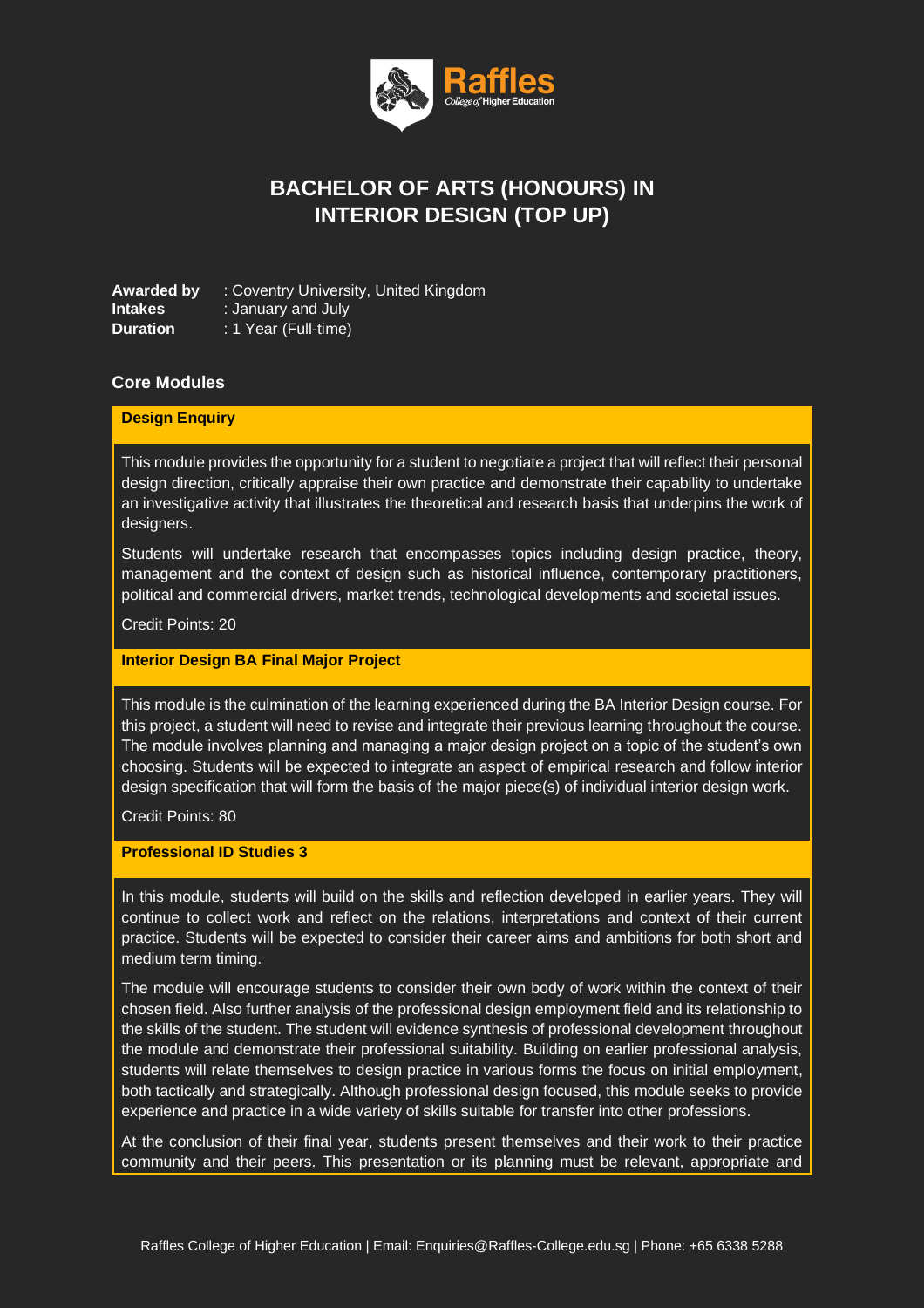

considered. Individual, group and class work may be presented and must be organized and coordinated.

Credit Points: 10

**Elective Modules**

Choose any 1 elective module